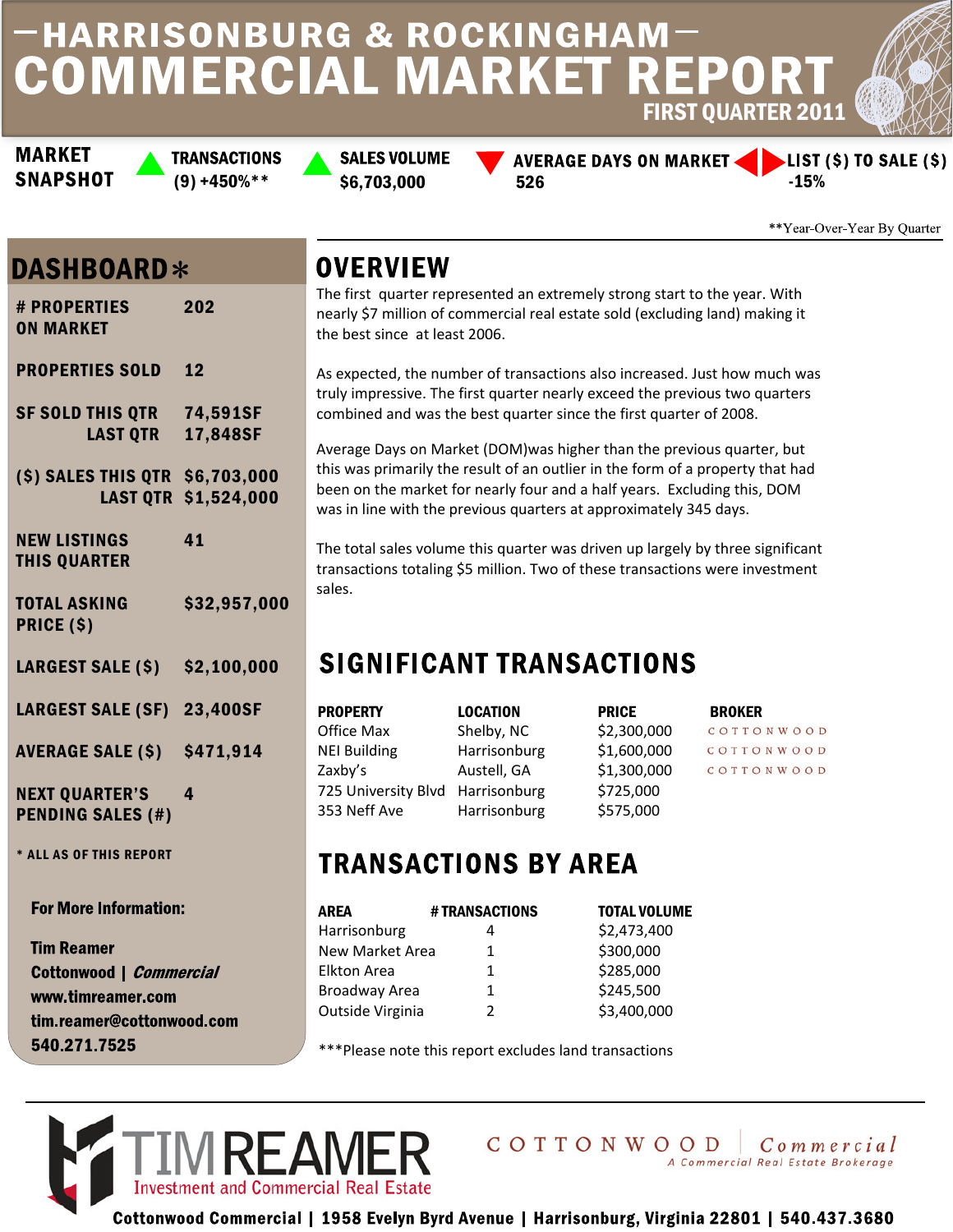# **HARRISONBURG & ROCKINGHAM COMMERCIAL MARKET REPORT** FIRST QUARTER 2011

**MARKET SNAPSHOT**  **TRANSACTIONS** 

**SALES VOLUME**  $(9) +450\%$  \$6,703,000 \$526

**AVERAGE DAYS ON MARKET <** 

LIST (\$) TO SALE (\$) -15%

\*\*Year-Over-Year By Quarter

### **DASHBOARD\***

| <b># PROPERTIES</b><br><b>ON MARKET</b>             | 202          |
|-----------------------------------------------------|--------------|
| <b>PROPERTIES SOLD</b>                              | 12           |
| <b>SF SOLD THIS QTR 74,591SF</b><br><b>LAST OTR</b> | 17,848SF     |
| (\$) SALES THIS QTR \$6,703,000<br><b>LAST QTR</b>  | \$1,524,000  |
| <b>NEW LISTINGS</b><br><b>THIS QUARTER</b>          | 41           |
| <b>TOTAL ASKING</b><br>PRICE (\$)                   | \$32,957,000 |
| <b>LARGEST SALE (\$)</b>                            | \$2,100,000  |
| LARGEST SALE (SF) 23,400SF                          |              |
| <b>AVERAGE SALE (\$) \$471,914</b>                  |              |
| <b>NEXT QUARTER'S</b><br><b>PENDING SALES (#)</b>   | 4            |
| * ALL AS OF THIS REPORT                             |              |
|                                                     |              |

**For More Information:** 

**Tim Reamer** Cottonwood | *Commercial* www.timreamer.com tim.reamer@cottonwood.com 540.271.7525

## **TRANSACTIONS**

of Sales Closed



Transaction volume realized its strongest quarter since the first quarter of 2008. In contrast to other quarters, the volume was not driven by a particular type of property or a particular area. Rather, property types were from across the sector spectrum and the Harrisonburg/Rockingham area.

Pending transactions heading into the second quarter appear to be weak, but in reality, several transactions not currently listed as pending will continue to strengthen this number over the course of the quarter.

#### **WHY IT'S IMPORTANT**

In real estate markets, changes in the frequency of transactions, as measured by changes in the number of properties sold from a stock of properties comparing one period to another (e.g., month to month, year to year), have been shown to be related to asset price movements. Therefore, transaction frequency is a key indicator of current conditions of the real estate market. In addition, it is widely viewed as an important "leading" indicator of the expected general conditions of local, regional and national economies. By monitoring transaction levels, market participants are better able to form market expectations, evaluate prices and develop investment strategies.



# Cottonwood Commercial | 1958 Evelyn Byrd Avenue | Harrisonburg, Virginia 22801 | 540.437.3680

COTTONWOOD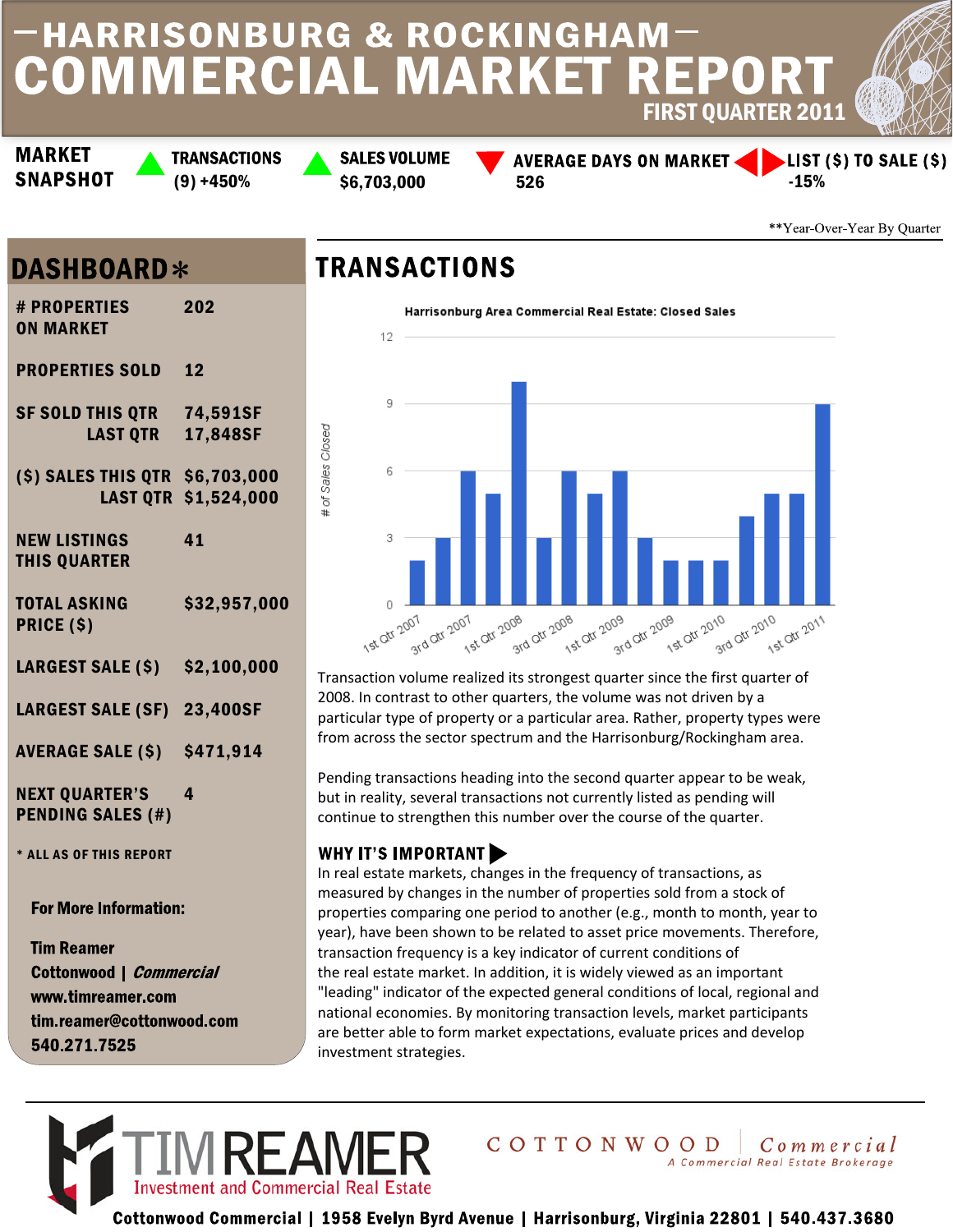# **HARRISONBURG & ROCKINGHAM COMMERCIAL MARKET REPORT** FIRST QUARTER 2011

**MARKET SNAPSHOT**  **TRANSACTIONS** 

**SALES VOLUME**  $(9) +450\%$  \$6,703,000 \$526

**AVERAGE DAYS ON MARKET <** 



\*\*Year-Over-Year By Quarter

Commercial

#### **DASHBOARD\***

| <b># PROPERTIES</b><br><b>ON MARKET</b>             | 202                  |
|-----------------------------------------------------|----------------------|
| <b>PROPERTIES SOLD</b>                              | 12                   |
| <b>SF SOLD THIS QTR 74,591SF</b><br><b>LAST QTR</b> | 17,848SF             |
| (\$) SALES THIS QTR \$6,703,000                     | LAST QTR \$1,524,000 |
| <b>NEW LISTINGS</b><br><b>THIS QUARTER</b>          | 41                   |
| <b>TOTAL ASKING</b><br>PRICE (\$)                   | \$32,957,000         |
| <b>LARGEST SALE (\$)</b>                            | \$2,100,000          |
| LARGEST SALE (SF) 23,400SF                          |                      |
| <b>AVERAGE SALE (\$)</b>                            | \$471,914            |
| <b>NEXT QUARTER'S</b><br><b>PENDING SALES (#)</b>   | 4                    |
| * ALL AS OF THIS REPORT                             |                      |
|                                                     |                      |

**For More Information:** 

**Tim Reamer** Cottonwood | *Commercial* www.timreamer.com tim.reamer@cottonwood.com 540.271.7525

#### **TOTAL VOLUME**



Last quarter's report stated that activity pending for the 1st quarter 2011 appeared to be bullish. This indeed appears to have been the case as buyers acquired more commercial real estate than they have in years.

As previously mentioned, transactions in the first were up significantly as a result of two large investment sales totaling \$3.4 million. However, this should not be used to dismiss the fantastic results. Excluding the two investment sales, volume was still up at its highest levels since the 3rd quarter of 2008.

Moreover, the volume does not appear to be the result of distress situations, but rather actual need for users or better returns on capital for investors.

#### **WHY IT'S IMPORTANT**

Since the low volume translates to relatively few transactions, the commercial real estate market is subject to much more volatility. Low volume periods usually result in a property being hammered down harder than during periods of high volume. Limited buyers often cause owners of commercial real estate to jump on early offers often at a price lower than perceived value. The opposite is true in periods of high volume as buyers seem plentiful.

COTTONWOOD



Cottonwood Commercial | 1958 Evelyn Byrd Avenue | Harrisonburg, Virginia 22801 | 540.437.3680